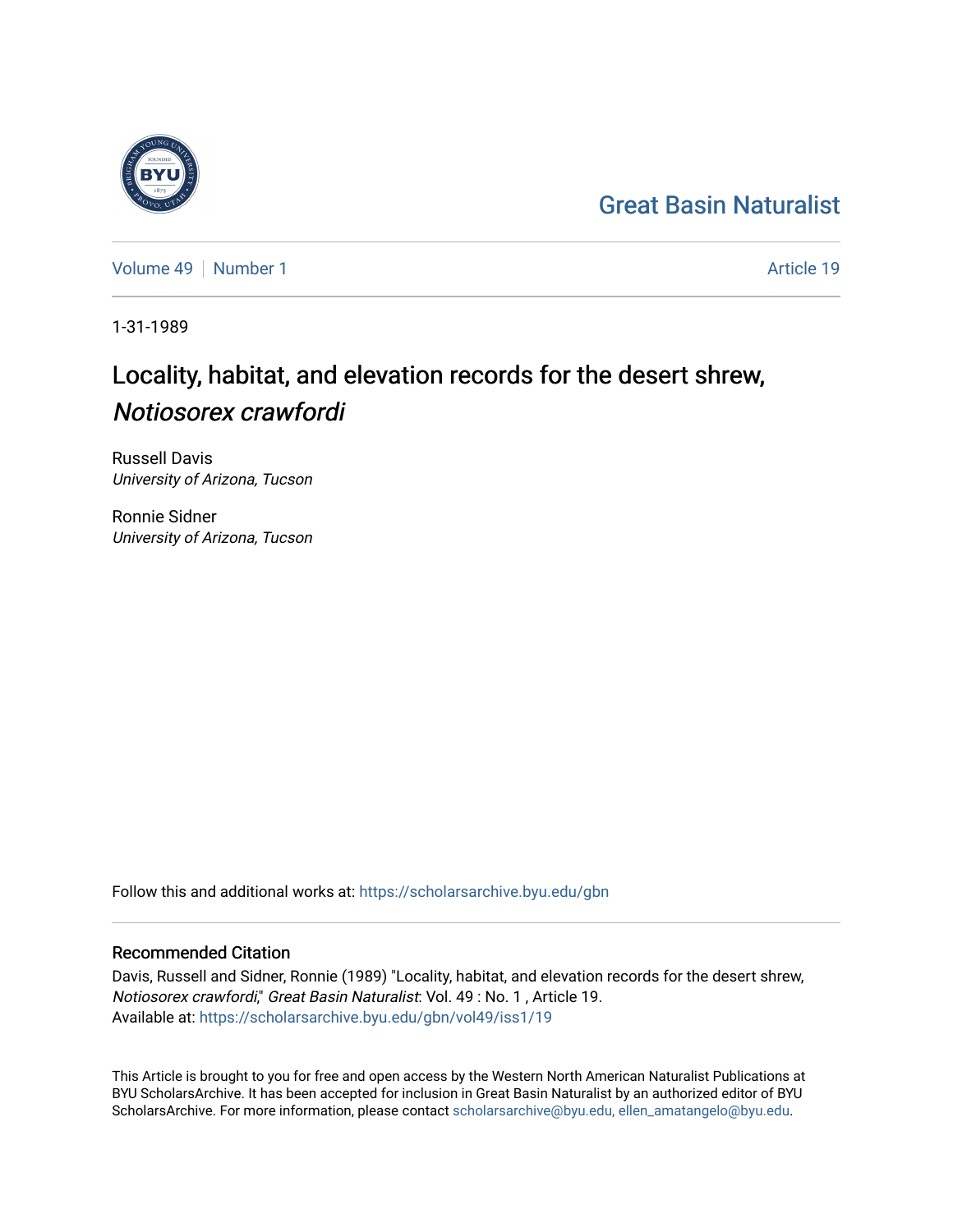#### LOCALITY, HABITAT, AND ELEVATION RECORDS FOR THE DESERT SHREW, NOTIOSOREX CRAWFORDI

Russell Davis<sup>1</sup> and Ronnie Sidner<sup>1</sup>

Abstract. —Two specimens of Notiosorex crawfordi (Coues) were obtained from the Rincon Mountains in south eastern Arizona. Elevations were 2,438 and 2,618 m. At the lower-elevation site the habitat was <sup>a</sup> meadow in <sup>a</sup> ponderosa pine forest.

The desert shrew, Notiosorex crawfordi (Coues), is known to occur in a wide variety of habitats ranging from desert gravel to ponderosa-pinyon pine woodlands, and at elevations from sea level to 2, <sup>100</sup> m (Armstrong and Jones 1972).

On <sup>14</sup> August 1985, while trapping rodents on top of Spud Rock (elevation 2,618 m by bench mark) in the Rincon Mountains of Saguaro National Monument near Tucson, Arizona, we found <sup>a</sup> dead specimen of this shrew. While there is not much vegetation on the top of Spud Rock itself, it is surrounded below by a fir forest to the north and east and a ponderosa pine (Pinus ponderosa) forest to the south and west (Marshall 1956).

The dead shrew was lying exposed on a large rock, and the skin was dry with some minor damage (the skull was partially ex posed). This suggested the possibility that this individual might have been caught by an owl or other predator in a lower-elevation habitat and carried to this site. A 32-km radius should encompass virtually the entire area from which the prey of raptors would be obtained, and most prey are taken within 5 km of a site (Harris 1977). But in this case, be cause of local topography in this small mountain range, these distances (whether considered horizontally or vertically) could extend through habitats ranging from desert shrub to montane conifer forest.

During early summer of 1985 we placed 25 plastic can traps in a grass-fern meadow that was surrounded by ponderosa pines near Manning Camp (elevation 2,438 m by Park Service sign), about <sup>2</sup> km south of the Spud Rock site. These can traps, with holes in the bottoms for drainage, were checked in late summer 1985 and early summer 1986 without success. They then remained unattended until removed on 2 June 1988. At that time one of the traps, located adjacent to a rotting log in a dry, grassy portion of this meadow, contained a decomposed specimen of Notiosorex crawfordi, the only mammal caught in these traps throughout the three-year period.

This specimen establishes the fact that a small population of the desert shrew does occur at least in one meadow within <sup>a</sup> ponderosa pine forest in these mountains. If an owl (or other predator) were responsible for the other specimen found dead on Spud Rock, it may not have been carried for any appreciable distance nor was it necessarily obtained from some habitat different from that occurring near its discovery site.

Findley (1969) has shown that Tamias dorsalis occurs from the bottom to the top of certain southwestern mountains in the ab sence of other species of chipmunks (as is the case in the Rincons), but that it is restricted to lower portions when these species are present. Perhaps the elevational and habitat distribution of Notiosorex crawfordi expands comparably in the absence of other species of shrews.

Rodents collected at both study sites in clude Sigmodon ochrognathus (see Davis and Ward 1988), Peromyscus boylii, and Neotoma mexicana. Whitetail deer (Odocoileus virginianus) and 14 species of bats occasionally occur in the meadow, pocket gopher mounds are abundant, and Sciurus aberti, Spermophilus variegatus, and Tamias dorsalis have been seen in the vicinity. Except for the two

<sup>&</sup>lt;sup>1</sup>Department of Ecology and Evolutionary Biology, University of Arizona, Tucson, Arizona 85721